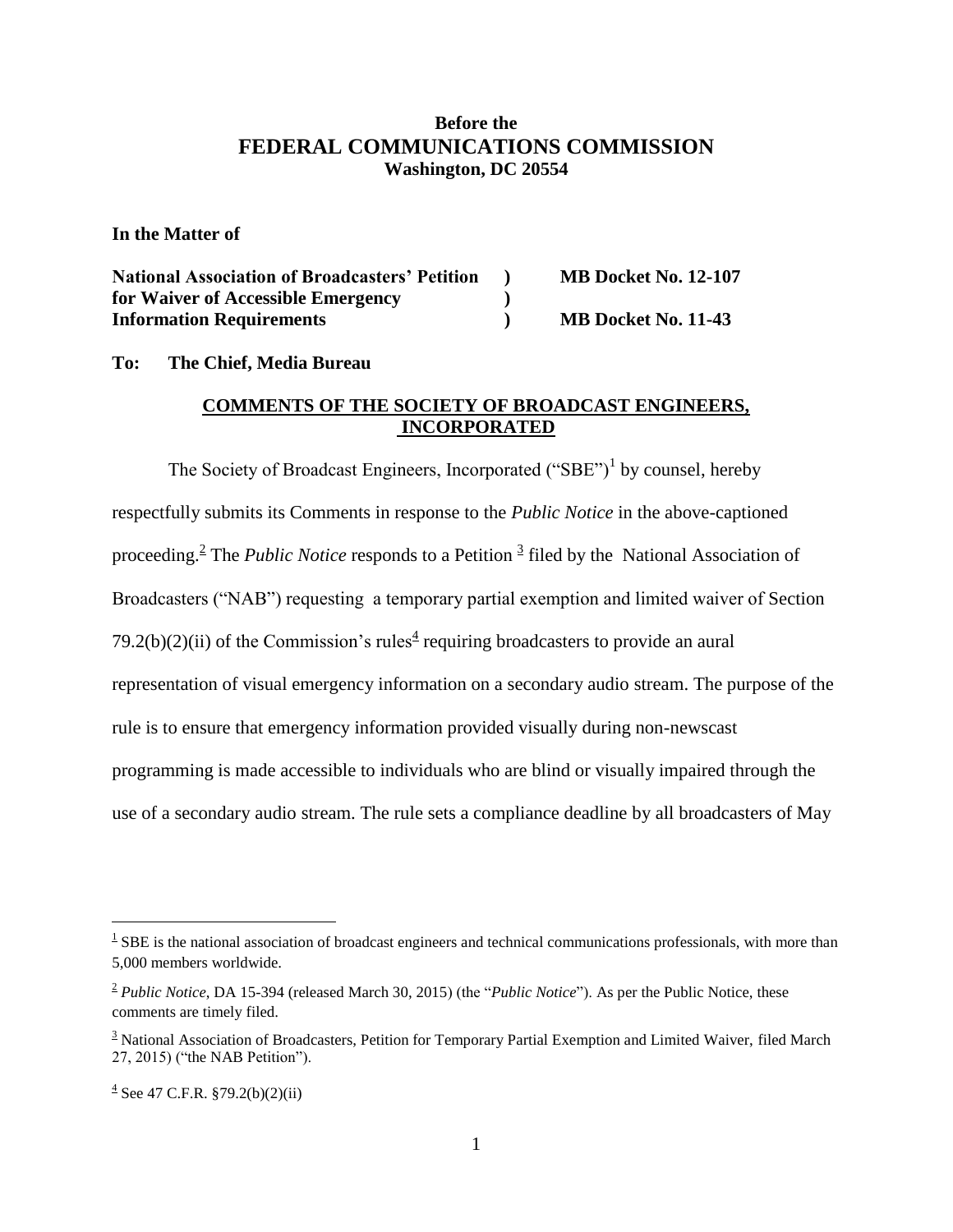26, 2015.<sup>5</sup> NAB requests a six-month partial exemption from or limited waiver of the requirement to provide an aural representation of visual emergency information<sup>6</sup> on a secondary audio stream until November 26, 2015 because the hardware and software necessary for broadcasters to aurally transcribe emergency information crawls has not yet been released and delivered by the vendors in many cases, and additional time is needed for testing, order, shipment, and installation of the solution developed by the vendors. NAB also asks that the Commission waive the requirement that visual but non-textual emergency information be included in the aural representation of emergency information on the secondary audio stream until technological solutions are available. At the present time, radar maps and similar moving graphics do not contain text files that can be converted to speech so the ability to comply with the requirement does not exist now. Third, NAB requests a temporary waiver of the requirement that broadcasters aurally convey school closing information on the secondary audio stream while alternatives can be considered. In support of these requests, well-presented by NAB, SBE states as follows:

1. The rules as they are currently stated cannot be complied with now, and that will be the case also on May 26 of this year. While the NAB Petition contains all necessary and sufficient

 $\overline{a}$ 

<sup>5</sup> *Accessible Emergency Information and Apparatus Requirements for Emergency Information and Video Description: Implementation of the Twenty-First Century Communications and Video Accessibility Act of 2010; Video Description: Implementation of the Twenty-First Century Communications and Video Accessibility Act of 2010*, Report and Order and Further Notice of Proposed Rulemaking, 28 FCC Rcd 4871, 4899, ¶ 36 (2013).

<sup>6</sup> Pursuant to the Twenty-First Century Communications and Video Accessibility Act of 2010, the 2013 *Report and Order and Further Notice of Proposed Rulemaking* defined the "emergency information" in video programming that must be be made accessible to the blind or visually impaired as "information about a current emergency that is intended to further the protection of life, health, safety, and property, *i.e.*, critical details regarding the emergency and how to respond to the emergency." Emergencies covered include tornadoes, hurricanes, floods, tidal waves, earthquakes, icing conditions, heavy snows, widespread fires, discharge of toxic gases, widespread power failures, industrial explosions, civil disorders, school closings and changes in school bus schedules resulting from such conditions, and warnings and watches of impending changes in weather. "Critical details" include specific details regarding the areas that will be affected by the emergency, evacuation orders, detailed descriptions of areas to be evacuated, specific evacuation routes, approved shelters or the way to take shelter in one's home, instructions on how to secure personal property, road closures, and how to obtain relief assistance."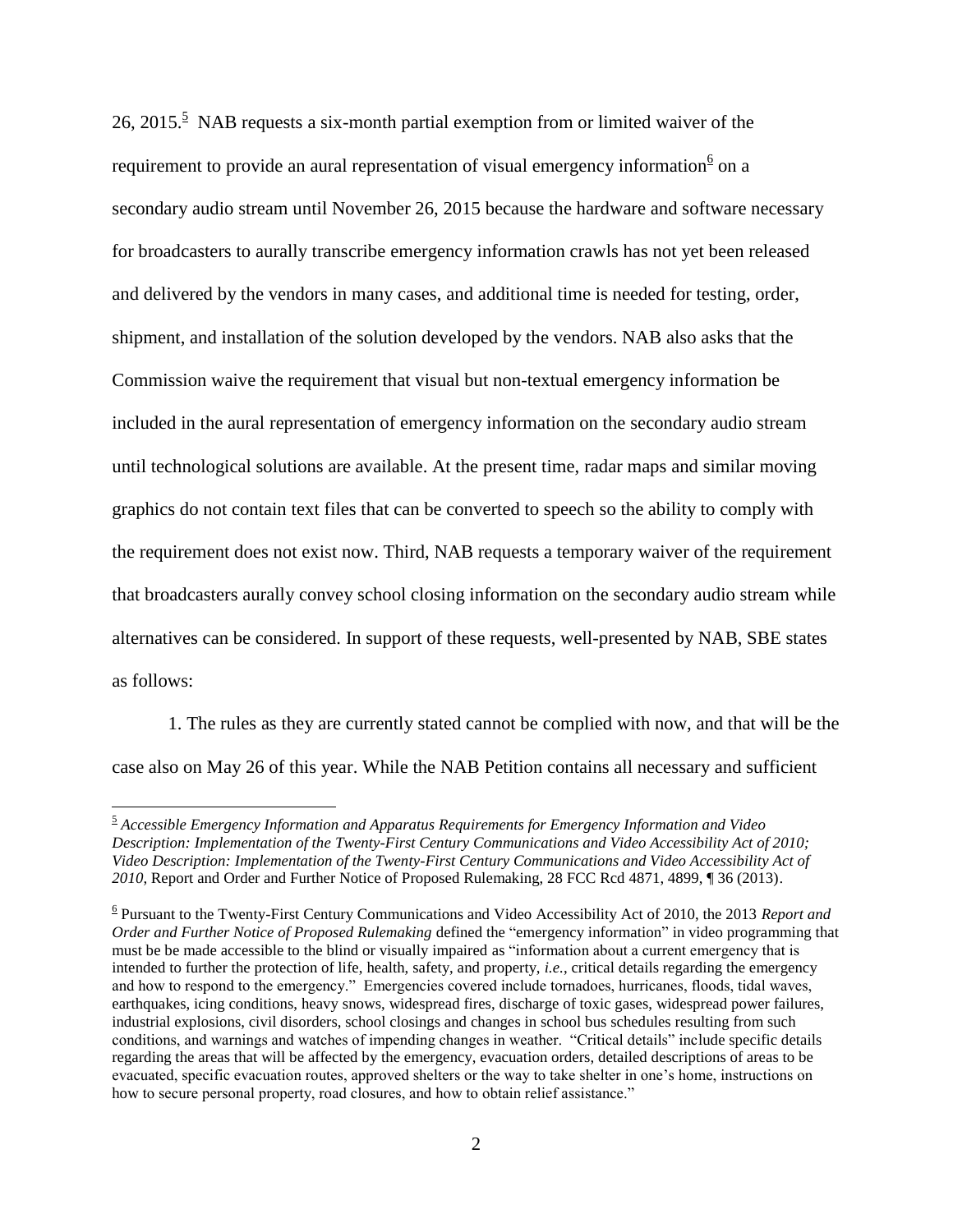justifications for the relief requested, SBE would offer some practical observations based on its members' experience which offer some additional justification for the relief requested by NAB.

2. In the 2013 *Report and Order and Further Notice of Proposed Rulemaking* in Docket  $12\t{-}107$ , the rules for Text-to-Speech (TTS) are explained. The rules state that the three-beep alerting tones will be transmitted on *both the main and secondary audio programming (SAP) channels*. Currently, devices used to produce alerts and emergency crawls only provide alerting beeps on *one* set of audio channels. Also, the current rules state that the alerting tones are required on *both* audio channels. However, the actual Text-to-Speech would be required only on the SAP channel. The TTS audio cannot be mixed or ducted over program audio. Rather, it must completely override it. This override requires a complex series of switching audio paths. The problem is compounded by the fact that most modern stations use embedded audio in their Serial Digital Interface (SDI) video paths. In that circumstance, audio would have to be "disembedded"; switched to its proper path; and then "re-embedded" into the video signal for its output to the transmitter. Some stations may choose to run separate AES audio paths. However, this would not lessen the need to perform complex switching of audio, given the language of the current rules.

3. Few stations have one device that performs all of its emergency crawl and alerting needs. A station may have one device that performs EAS tests and warnings; another that handles weather information; and a third that handles news bulletins. While vendors for these products will certainly, given time, create devices or sub-systems to perform the TTS required by the Commission, those devices still must be switched into the SAP audio chain. At the present time, no industry or other standard, voluntary or mandatory has been established to determine how each vendor will perform and execute the TTS functions. Stations therefore need time to

7 *Id, at ¶1.*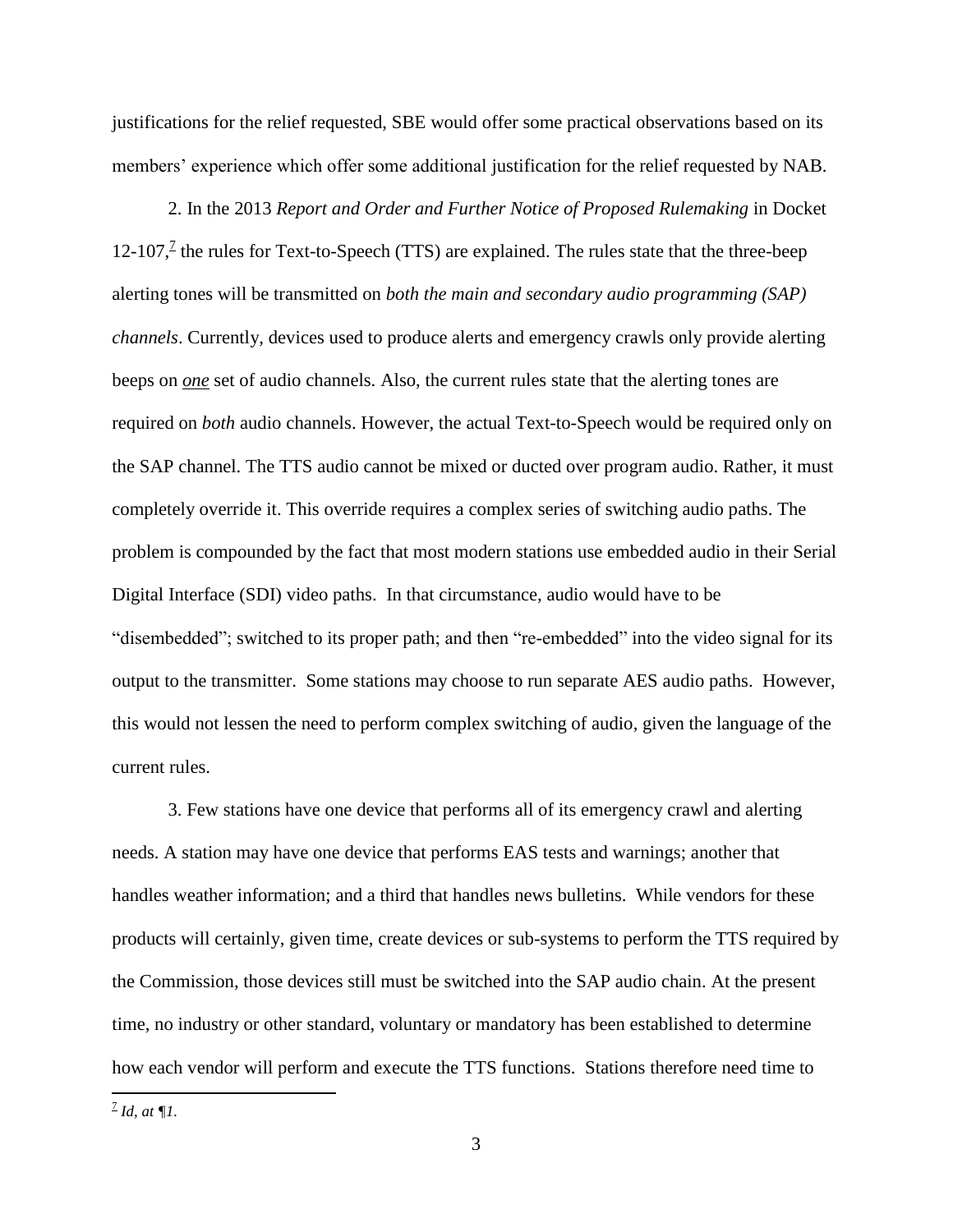test and evaluate the specifications of each vendor's product in order to engineer a switching solution for each particular station configuration. Vendors are only just now making products available for testing or purchase.

4. With respect to the requested waiver on the audio representation of the video crawls regarding school closings and changes in bus schedules, Section 1, Paragraph 1 of Report and Order and Further Notice of Proposed Rulemaking in Docket 12-107 states that all TTS announcements must be repeated twice as they are crawled across the screen. The reality of the situation, however, is that school closing crawls in particular have two inherent characteristics that make implementing this problematic as a practical matter: 1) they are *very* long; and 2) they are often changed and updated in real time. According to the rules now in place, every change or update to school closing information would have to be announced twice. While this can be performed by the system, it makes the SAP channel otherwise unusable as a source of audio programming for viewers using it as a second language channel or for sight-impaired people to use it as a video description service (VDS) channel. The TTS announcements could possibly last for periods of 30 or 45 minutes, or even an hour at a time.

5. Pursuant to paragraph 24 of the 2013 *Report and Order and Further Notice of Proposed Rulemaking* in Docket 12-107, aural descriptions of visual, non-texted information (maps and graphics for example) must be provided. This requirement is codified at Section 79.2(a)(2) of the Commission's rules. There is no mechanism in place to perform this function. Stations would have to input written descriptions of the map or graphics into the crawl information for the TTS to convert to audio. Most systems automatically produce crawl information either from the National Weather Service (NWS) or from the creator of a EAS alert. Stations would, therefore, in order to insert the written descriptions, have to manually modify

4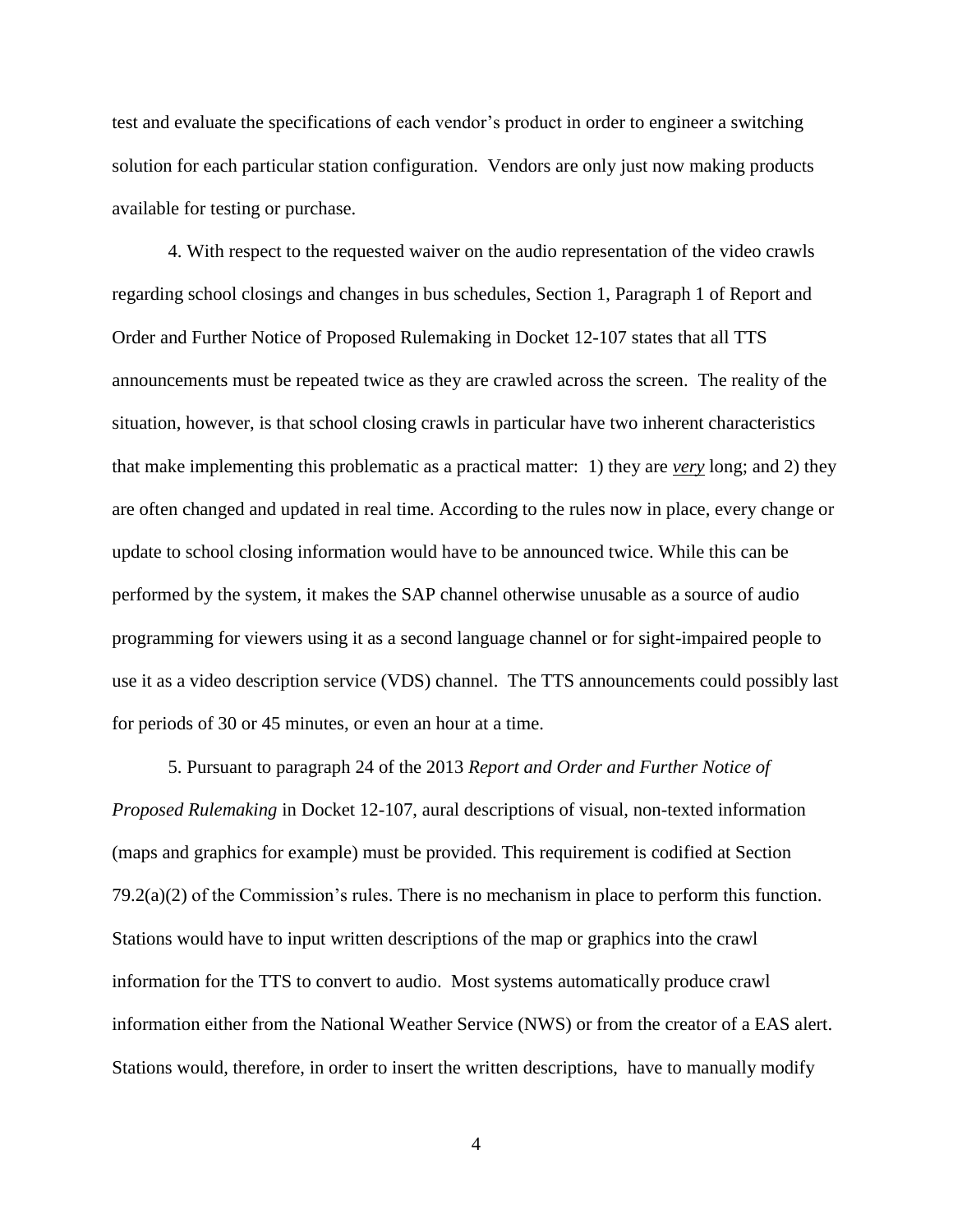crawl alerts and emergency text information. Currently, that would require manually retyping alerts and emergency messages. Time is needed to modify systems to perform these functions and to create new work flows so that this requirement can be implemented.

6. For stations in smaller markets that do not yet require video description service (VDS), they will have to build these systems up in their plants to allow the TTS service to be used. This would be an added requirement to have done in the period of time between now and the deadline of May 26, 2015. It is not possible to meet this deadline under the circumstances.

7. Because of the complex audio switching involved stations will be far less likely to have alerting and emergency crawls on their dot-two or dot-three digit channels. While not currently required to do so, the Commission's rules create a strong disincentive to broadcasters to forego providing crawls on those program streams. While broadcast engineers will be able to design and overcome the complexities of audio switching necessitated by the Commission's 2013 implementation of the Twenty-First Century Communications and Video Accessibility Act of 2010, this cannot be accomplished within the time available prior to May 26, 2015.

Accordingly, for the reasons set forth hereinabove and for the reasons enunciated by NAB in its Petition, SBE respectfully urges that the Commission grant at least a six-month waiver of the requirement to provide an aural representation of visual emergency information; a waiver of the requirement that visual but non-textual emergency information be included in the aural representation of emergency information on the secondary audio stream; and a temporary

5